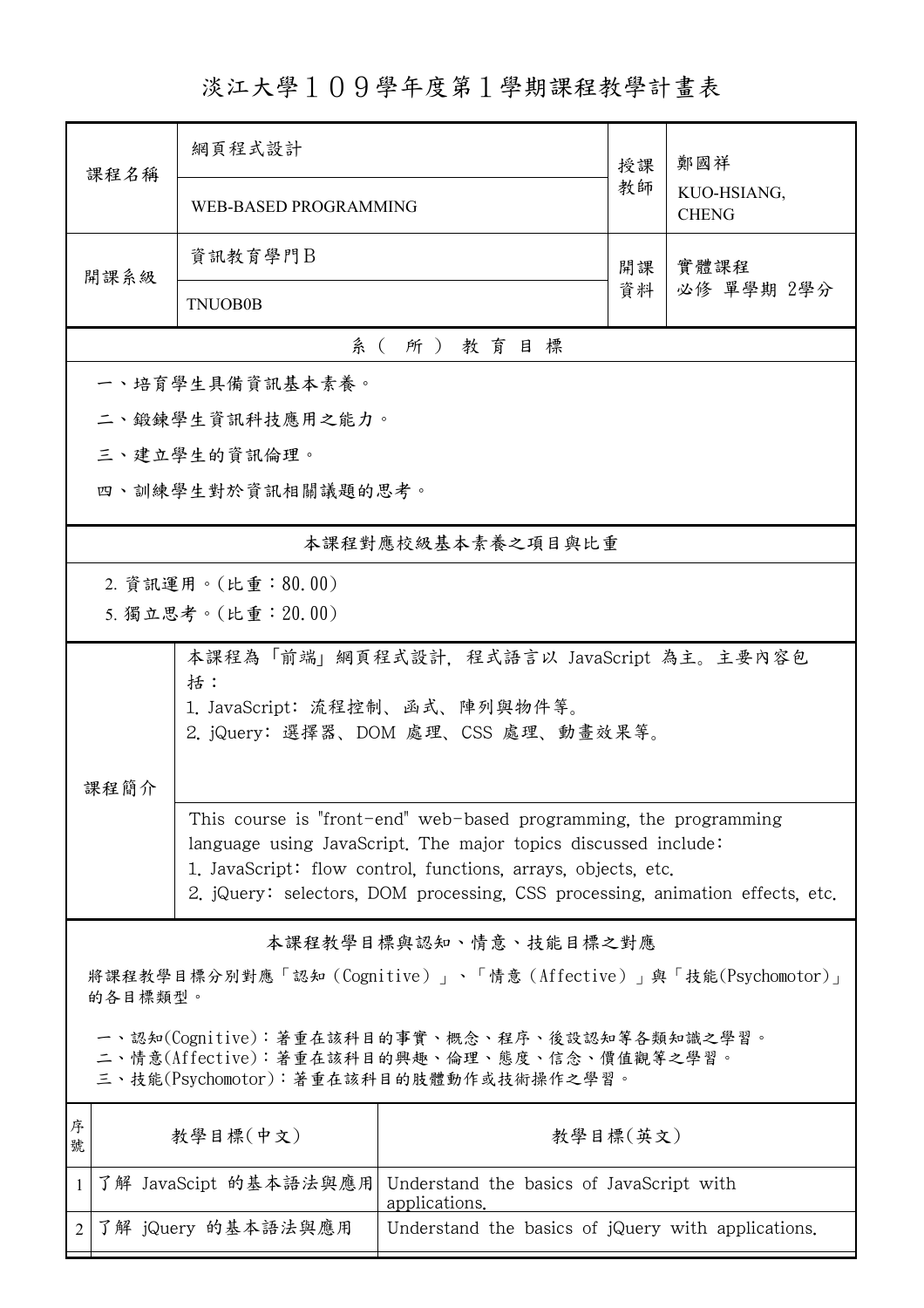|                | 教學目標之目標類型、核心能力、基本素養教學方法與評量方式        |                      |               |          |                                            |  |  |  |  |  |
|----------------|-------------------------------------|----------------------|---------------|----------|--------------------------------------------|--|--|--|--|--|
| 序號             | 目標類型                                | 院、系(所)<br>核心能力       | 校級<br>基本素養    | 教學方法     | 評量方式                                       |  |  |  |  |  |
| $\mathbf{1}$   | 認知                                  |                      | 25            | 講述、討論、實作 | 測驗、作業、討論(含<br>課堂、線上)、實<br>作、報告(含口頭、書<br>面) |  |  |  |  |  |
| $\overline{2}$ | 認知                                  |                      | 25            | 講述、討論、實作 | 測驗、作業、討論(含<br>課堂、線上)、實<br>作、報告(含口頭、書<br>面) |  |  |  |  |  |
|                | 授課進度表                               |                      |               |          |                                            |  |  |  |  |  |
| 週次             | 日期起訖                                | 內 容 (Subject/Topics) |               |          | 備註                                         |  |  |  |  |  |
| $\overline{1}$ | $109/09/14$ ~<br>109/09/20          | 網頁程式設計簡介             |               |          |                                            |  |  |  |  |  |
| $\overline{2}$ | $109/09/21$ ~<br>109/09/27          | JavaScript 流程控制      |               |          |                                            |  |  |  |  |  |
| 3              | $109/09/28$ ~<br>109/10/04          | JavaScript 陣列與物件     |               |          |                                            |  |  |  |  |  |
| $\overline{4}$ | $109/10/05$ ~<br>109/10/11          | JavaScript 函式        |               |          |                                            |  |  |  |  |  |
| 5              | $109/10/12$ ~<br>109/10/18          | JavaScript BOM       |               |          |                                            |  |  |  |  |  |
| 6              | $109/10/19$ ~<br>109/10/25          | JavaScript DOM       |               |          |                                            |  |  |  |  |  |
|                | $109/10/26\!\thicksim$<br>109/11/01 | JavaScript 事件處理      |               |          |                                            |  |  |  |  |  |
| 8              | $109/11/02$ ~<br>109/11/08          | JavaScript 非同步傳輸     |               |          |                                            |  |  |  |  |  |
| 9              | $109/11/09$ ~<br>109/11/15          | 上機考試                 |               |          |                                            |  |  |  |  |  |
| 10             | $109/11/16$ ~<br>109/11/22          | 期中考試週                |               |          |                                            |  |  |  |  |  |
| 11             | $109/11/23$ ~<br>109/11/29          | jQuery 簡介與語法         |               |          |                                            |  |  |  |  |  |
| 12             | $109/11/30$ ~<br>109/12/06          | jQuery 選擇器           |               |          |                                            |  |  |  |  |  |
| 13             | $109/12/07$ ~<br>109/12/13          | jQuery DOM 處理        |               |          |                                            |  |  |  |  |  |
| 14             | $109/12/14$ ~<br>109/12/20          |                      | jQuery CSS 處理 |          |                                            |  |  |  |  |  |
| 15             | $109/12/21$ ~<br>109/12/27          | jQuery 事件處理          |               |          |                                            |  |  |  |  |  |
| 16             | $109/12/28$ ~<br>110/01/03          | jQuery 動畫效果          |               |          |                                            |  |  |  |  |  |
| 17             | $110/01/04$ ~<br>110/01/10          | 期末成果報告               |               |          |                                            |  |  |  |  |  |